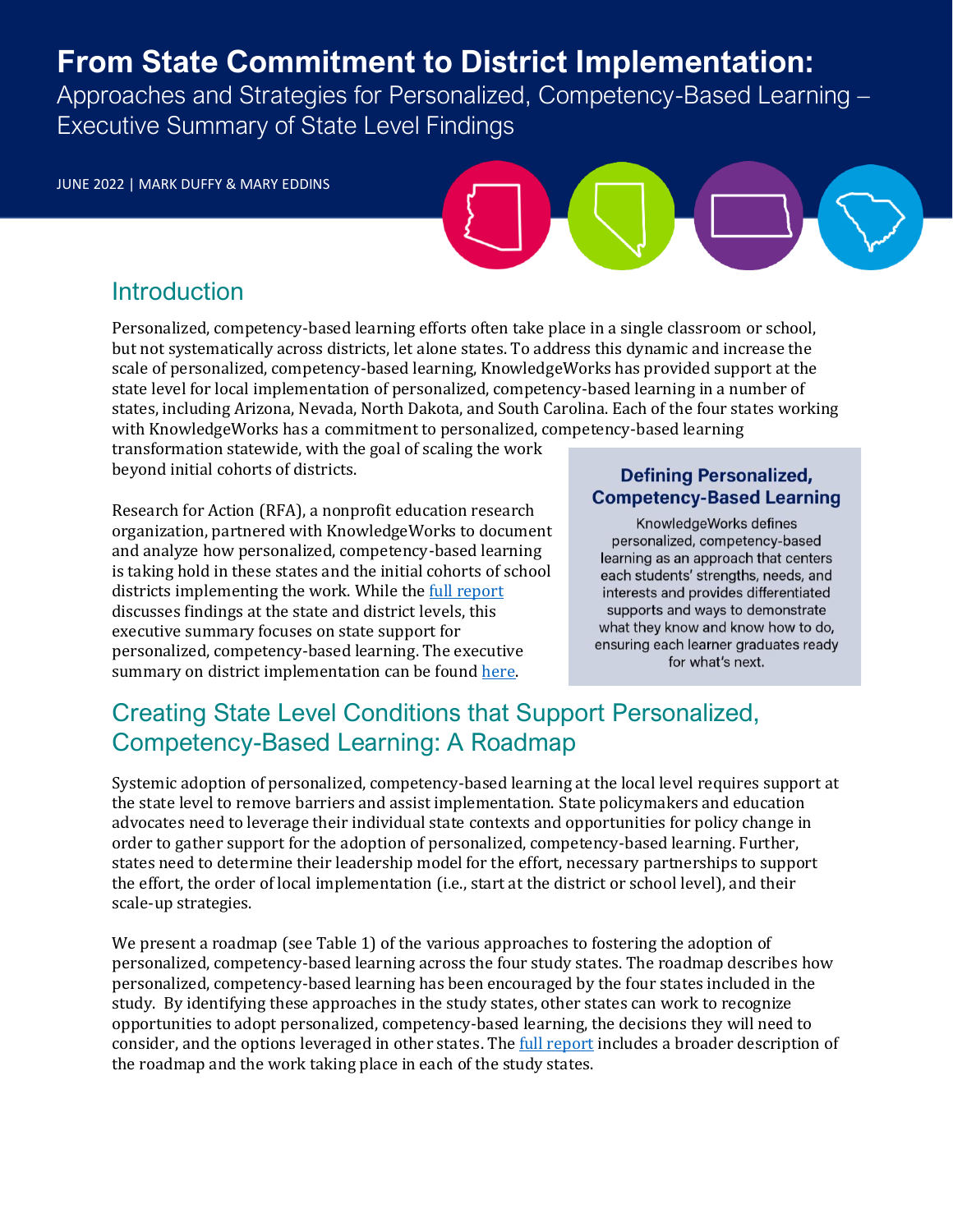#### Table 1. A roadmap of the various approaches to fostering the adoption of personalized. competency-based learning

Decision Point 1. What are the potential catalysts for the advancement of personalized, competency-based learning?



States identified catalysts that encouraged or accelerated the adoption of personalized. competency-based learning: 1) the adoption of related state legislation and regulation, 2) changing instructional needs in the wake of COVID-19, and 3) the development and adoption of state graduation pathways. Policymakers and advocates need to consider how to leverage catalysts to gather support for personalized, competency-based learning.

Decision Point 2. How can personalized, competency-based learning advance the larger state vision for education?



Personalized, competency-based learning can be a vehicle to achieve a state's larger education goals. Study states identified: 1) helping each student succeed, 2) facilitating educational flexibility and innovation, and 3) supporting state goals for high school graduates as larger state visions supported by this effort. It is critical to identify the state's visions and how personalized, competency-based learning supports them.

Decision Point 3. What state policy mechanisms can be used to create the conditions needed to support personalized, competency-based learning?



States need to develop the policy conditions that allow for the adoption of personalized, competency-based learning at the local level. States used several vehicles to advance policy to support the effort: 1) state legislation, 2) commissions and task forces, 3) accountability and instructional frameworks, and 4) pilot testing.

**POLICY MECHANISMS** 

Decision Point 4: What type of state leadership model will be used to support the adoption and scaling of personalized, competency-based learning?



Each of the states developed leadership models for the effort with specific organizations designated to lead decision-making. These organizations included: 1) a state-based nonprofit organization, 2) multiple offices within the state department of education, 3) a coalition of state stakeholders, and 4) a designated office within the state department of education.

Decision Point 5. What are the potential partner organizations that could provide ongoing professional development and technical assistance for the work?



Personalized, competency-based learning requires ongoing professional development and technical assistance. Along with providing their own services, KnowledgeWorks facilitated the development of additional types of partnerships to provide these supports: 1) structured networks of cohort districts, 2) regional education service centers, 3) technical assistance providers, and 4) state partnerships.

Decision Point 7. What scaling strategies will best fit the state political and cultural context?



Each of the four states considered their local political and cultural contexts in designing strategies for scaling the work beyond the first cohort of districts; strategies included: 1) organic expansion for wider adoption, 2) peer-to-peer network of educators, 3) initial cohort demonstration sites, and 4) multiple entry points and supports into personalized, competency-based learning.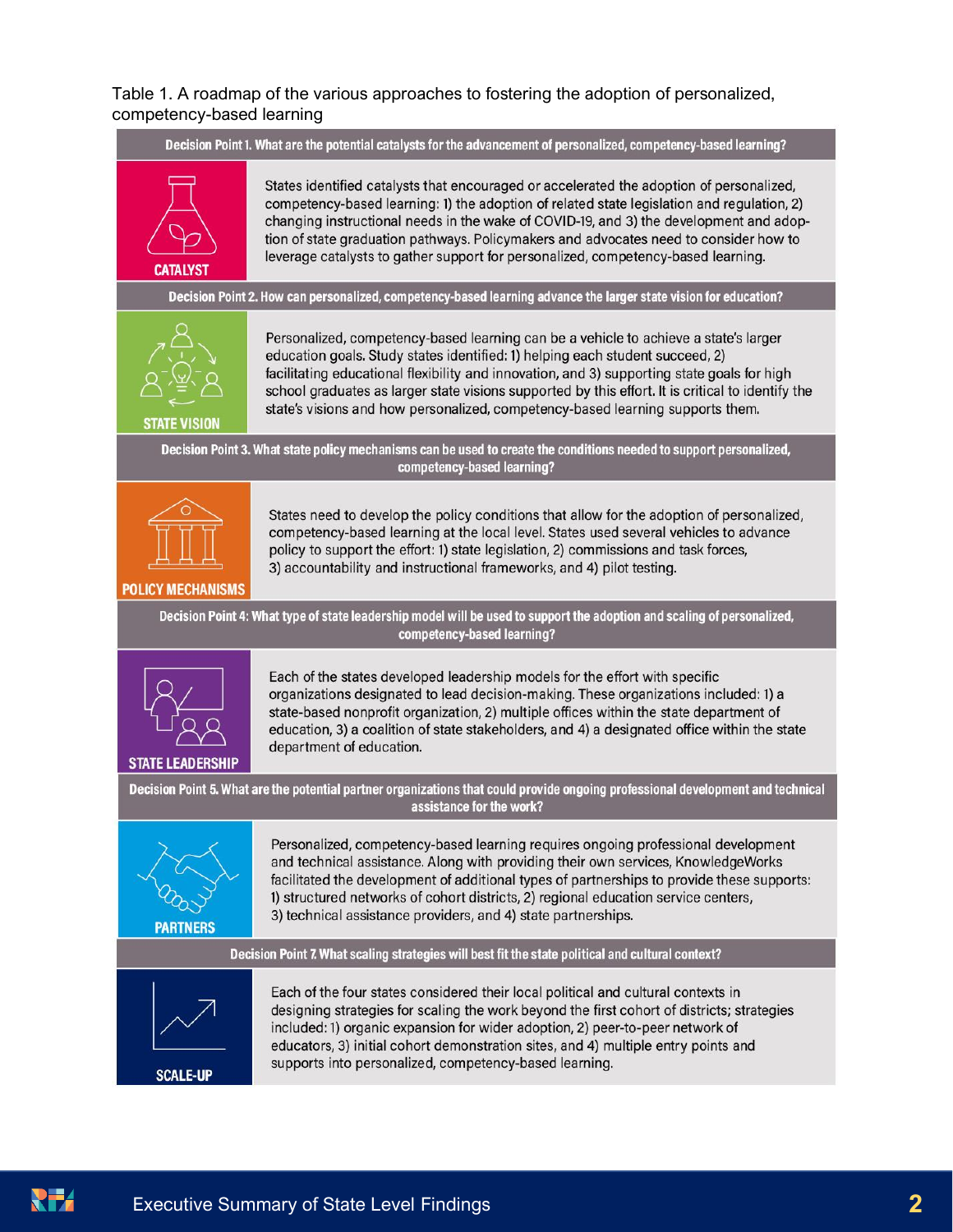## State Supports for Local Implementation: A Cross-State Analysis

To understand each state's strategies to support personalized, competency-based learning at the district and school levels, RFA developed four state-specific logic models (Appendix A in full [report\)](http://researchforaction.org/knowledgeworks-2022). The components of the logic model include: 1) resources to adopt, implement, and support personalized, competency-based learning; 2) implementation activities; 3) and short-term results and long-term impact. Each of these components are discussed below:

- **Common Resources to Support the Local Adoption and Implementation of Personalized, Competency-Based Learning:** *State policymakers and agencies* helped pass legislation aligned with personalized, competency-based learning in all four states. *Statebased and external organizations* also supported the efforts in various ways across states, offering professional development and technical assistance to assist implementation. Lastly, *district leaders* determined overall strategies for adoption and implementation while *educators* used their time and expertise to bring personalized, competency-based learning into their classrooms.
- **Implementation Activities:** Based on KnowledgeWorks' *Four Strategies for System Design*, the research team identified the following common activities to support local implementation:
	- o **Building capacity:** Hosting convenings; offering ongoing monitoring and coaching; cross-cohort collaboration; technical assistance; and professional development tools.
	- o **Cultivating systems change:** State opportunity analysis; advocacy for state policy aligned to personalized, competency-based learning; coordination of personalized, competency-based learning supports within the state department of education; and scaling personalized, competency-based learning.
	- o **Empowering student learning:** Supporting the development of student agency.
	- o **Ensuring quality**: Leveraging independent evaluation partners and developing action planning metrics.
- **Short-Term Results and Long-Term Impact:** Common responses across states regarding goals for the work included the following:
	- o **Short-Term Results:** Increased educator knowledge about and capacity to implement personalized, competency-based learning; adoption of state and district policies aligned with personalized, competency-based learning; implementation of personalized, competency-based learning into classroom instruction; completion and/or integration of the Portrait of a Graduate in the district; increased student agency; development of metrics to measure the impact of personalized, competency-based learning; and development and dissemination of lessons learned.
	- o **Long-Term Impact:** Scaling personalized, competency-based learning to more districts; development of evidence on the impact of personalized, competency-based learning on student outcomes; elimination of student achievement gaps; and increased student readiness for college and career after high school.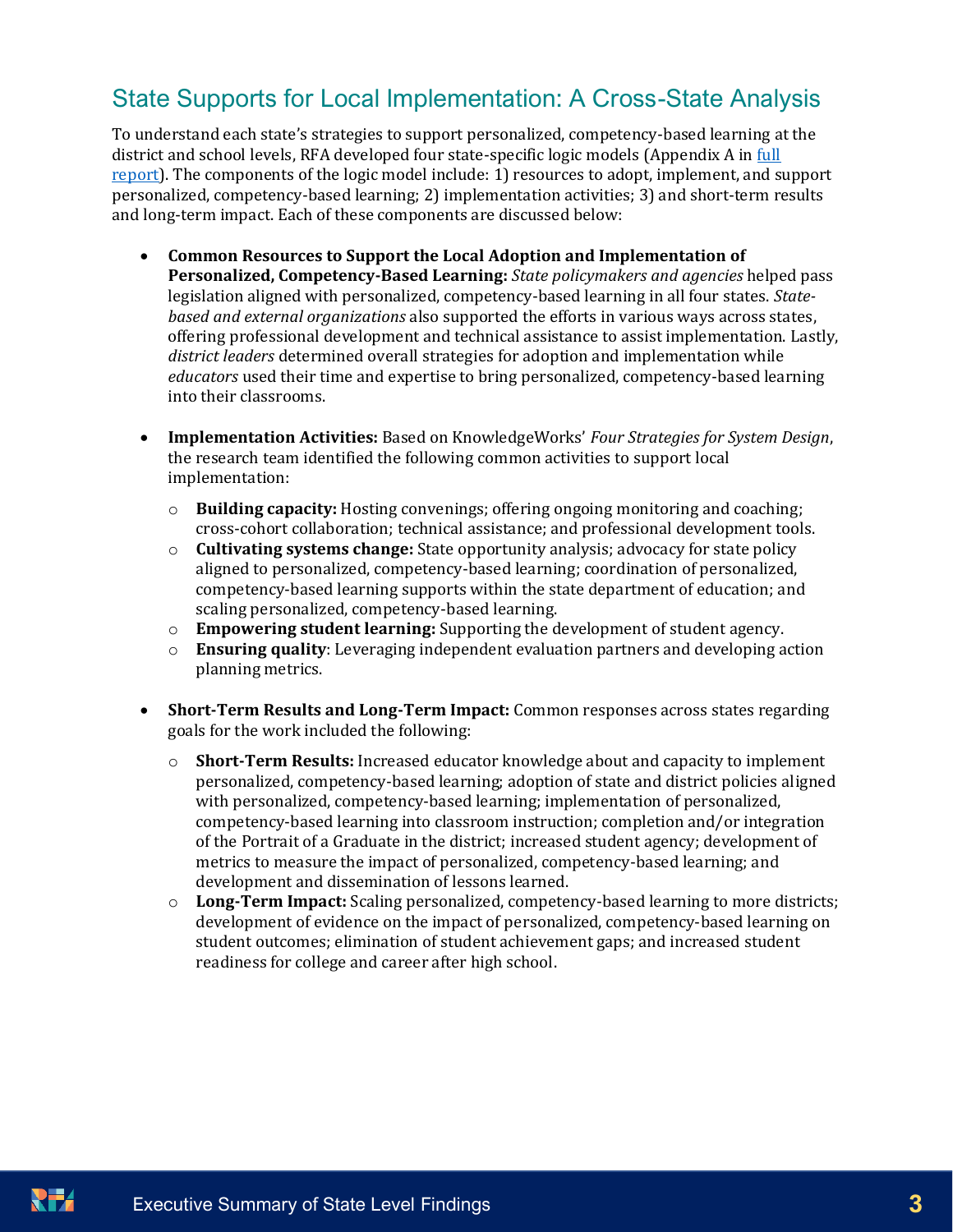#### **Equity Considerations Across Study States**

RFA explored equity considerations across study states through document review, policy scans, and interviews with state policymakers and practitioners. Instead of evaluating state approaches to incorporating equity into their personalized, competency-based learning efforts, RFA asked respondents to share their own definitions and considerations around equity; the common themes that emerged included the following:

- State-level respondents often found it difficult to provide operational definitions of equity, but expressed an explicit commitment to equity within the personalized, competency-based learning effort.
- Key factors related to equity were identified across the study states, including the socio-economic status of students, special education services received (including gifted services), student race and ethnicity, access to resources within the school and broader community, and school academic performance.
- State policymakers involved in personalized, competency-based learning emphasized the importance of the effort as a way to address issues of equity, with equity primarily discussed as a way to meet the needs of each individual student.
- Personalized, competency-based learning was often viewed as a strategy or tool to reach or improve equitable outcomes for students.

#### Recommendations for State Leaders

Based on both the state level data collection and analysis, we provide the following recommendations:

- **Establish a clear and shared vision and goals for personalized, competency-based learning from the outset**. It is critical to establish strategic and measurable goals across a coalition of partners at the outset of any effort so that there is clear vision for the work.
- **Leverage catalysts to advance personalized, competency-based learning in the state.** It is important to recognize and leverage opportunities to build support for the work and create the conditions needed to adopt and sustain it.
- **Advocate for personalized, competency-based learning as a vehicle to achieve the state's larger vision for education.** Advocates can identify the state's larger vision(s) for education and frame personalized, competency-based learning as a vehicle to meet that vision(s).
- **Develop state policy that supports the adoption and scale-up of the work and orient district leaders on how to leverage these policies in their local context.** Policymakers have supported the work through legislation, frameworks and commissions/task forces that created the policy landscapes in which personalized, competency-based learning could be adopted and implemented; district leaders will need help to understand how to take advantage of these policies to adopt and implement personalized, competency-based learning in their local context.
- **Build a broad coalition at the state level to provide input in the effort and support the work.** In order to build, scale, and sustain support for the effort, policymakers, advocates, service providers and practitioners from across the state will need to be involved.